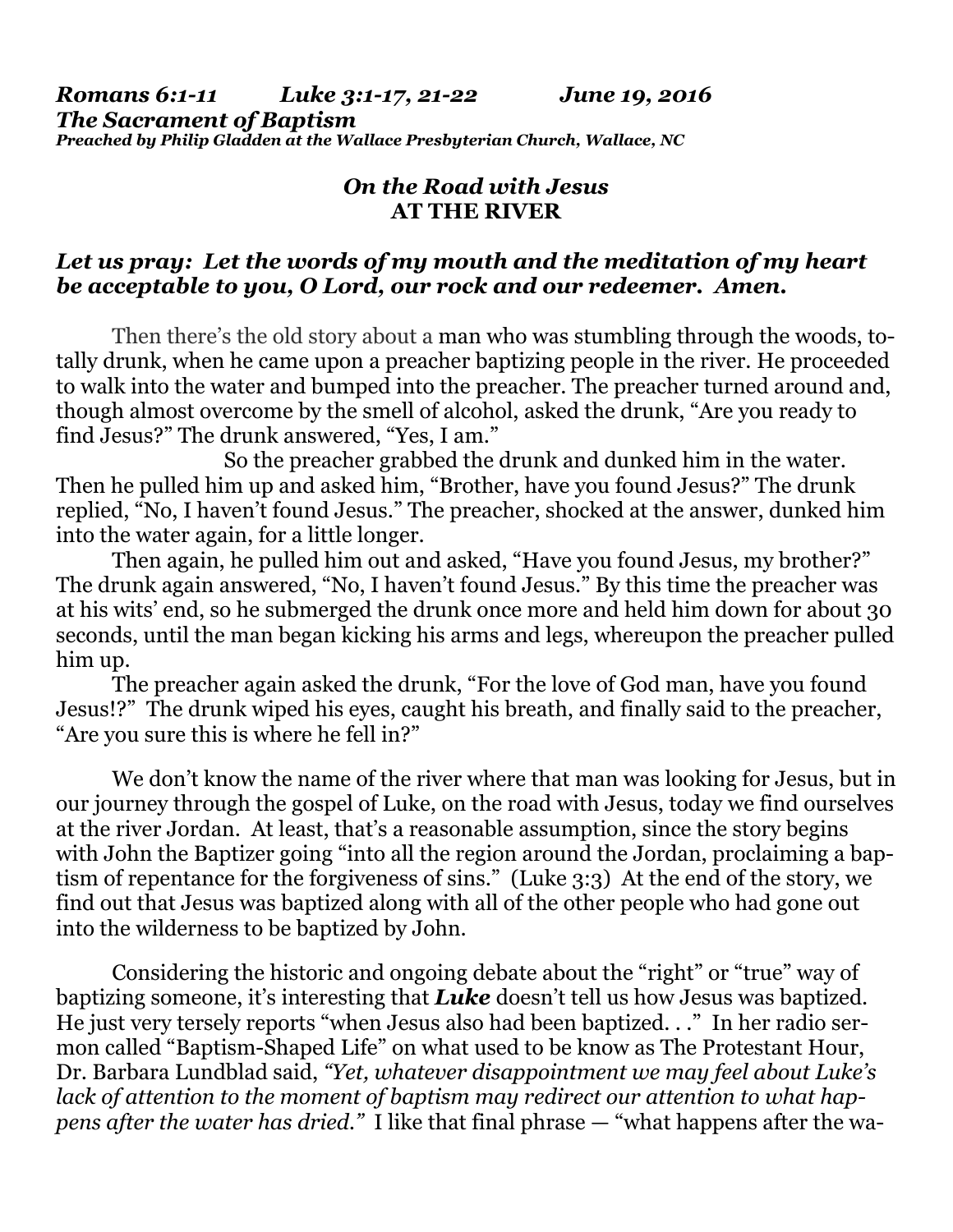ter has dried." It's another way of talking about what baptism means for our lives, not just at the moment when the water is placed on our heads or we are put under the water, but especially for our Christian lives as servants of the Lord Jesus Christ. At the conclusion of her sermon, Dr. Lundblad said, "*Baptism ends too soon when we focus only on the moment and forget what comes after the water has dried: a baptismshaped life where God's Spirit dwells within our very bodies.*"1

What happened "after the water had dried" from Jesus' baptism is important for your life and mine. A heavenly voice said, "You are my Son, the Beloved; with you I am well pleased." The very next verse in Luke's gospel says, "Jesus was about thirty years old when he began his work." (Luke 3:23) One other time the heavenly voice speaks almost identical words. On the mountain of transfiguration, Peter, James, and John hear a voice say, "This is my Son, my Chosen; listen to him!" (Luke 9:35) Very shortly after that, Jesus is on the road to Jerusalem where he will die on the cross. Along the way Jesus encounters many people, teaches them, heals them, tells parables, and has run-ins with religious leaders. Through it all, however, Jesus is single-minded in his devotion to God. The water of his baptism has dried, but the Spirit of baptism shaped his life in his ministry and in his death.

 Dr. Joell sang a beautiful song this morning, in which she poured out every mother's prayer — every father's prayer — for her child — for his child: a prayer for God's blessing, peace, strength, wisdom, discretion, humility, uprightness, truth, favor, and rest in God's care always. So, it may seem strange to talk about death as we gather at the font to celebrate the joyous occasion of Ireland's baptism. But we baptize Ireland in the name of Jesus Christ. We remember that in his own baptism, Jesus was called and identified as God's own Son. We remember Jesus' devotion to that calling, a devotion that ultimately led to his death on the cross for our sins.

 For a number of years I served on the Examinations Committee in the presbyteries of New Hope and Coastal Carolina. Our job was to examine ministers in the areas of personal faith and knowledge of the Bible, theology, church government, and worship and sacraments. I liked to ask the ministers who were being examined for ordination to tell us about the connection between baptism and the death of Jesus Christ. Sometimes I would get a puzzled look from someone who would hesitate a minute before answering. More often than not, the person would make the connection and talk about being baptized into Christ's death, about being freed from the power of sin through the death of Jesus Christ, and about being marked as Christ's own forever in baptism.

 That's the reason for the epistle lesson from Romans 6 this morning, in which Paul writes, "Do you knot know that all of us who have been baptized into Christ Jesus were baptized into his death? Therefore we have been buried with him by baptism into death, so that, just as Christ was raised from the dead by the glory of the Father, so we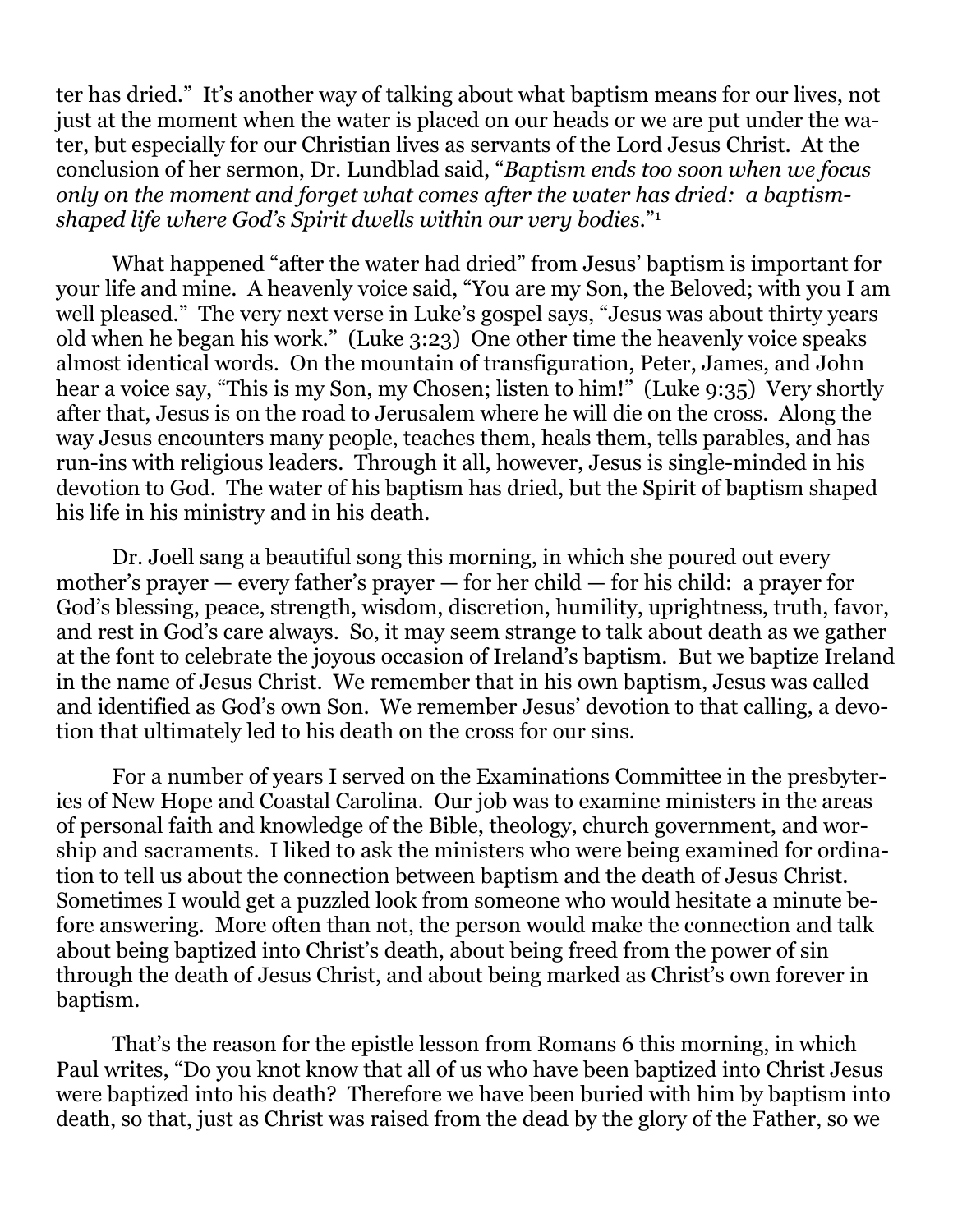too might walk in newness of life. For if we have been united with him in a death like his, we will certainly be united with him in a resurrection like his." (Romans 6:3-5)

 When J and Joell brought Ireland for baptism this morning, you were asked to remember your own baptism with joy. You were asked to remember your own baptism — even if you were too young when you were baptized actually to remember the event itself — because baptism has lifelong and life-shaping significance. As the beloved hymn says, "All newborn servants of the Crucified bear on their brow the seal of Christ who died. Lift high the cross, the love of Christ proclaim till all the world adore his sacred name."

 No matter how old you are when you are baptized, the meaning of the sacrament is the same. "As an identifying mark, Baptism signifies: the faithfulness of God; the washing away of sin; rebirth; putting on the fresh garment of Christ; being sealed by God's Spirit; adoption into the covenant family of the Church; and resurrection and illumination in Christ." What we did over there at the baptismal font a little while ago seals and affirms what we hear in God's Word: "God's redeeming grace offered to all people. Baptism is God's gift of grace and also God's summons to respond to that grace. Baptism calls to repentance, to faithfulness, and to discipleship. Baptism gives the church its identity and commissions the church for ministry to the world."2

 We believe that, because baptism is God's act of mercy of grace and a sign of God's never-failing faithfulness, we only need to be baptized once. But we also know that our human faithfulness is ever-failing, so we will find ourselves at the river again and again, not to be baptized in the water again, but for decisions at every stage along the road of life. That's what it means to lead a baptism-shaped life.

 In the movie "O Brother, Where Art Thou?" Alison Krauss sings a beautiful version of "Down in the River to Pray." The refrain says, "As I went down in the river to pray, Studying about that good ol' way And who shall wear the starry crown? Good Lord show me the way!" Each verse calls someone else to "go down, come on down, down in the river to pray" — sisters, brothers, fathers, mothers, and finally sinners.

 The earliest known version of the song, called "The Good Old Way," was published in 1867 in *Slave Songs of the United States.* There is some speculation that the lyrics contain coded messages for escaping slaves — "down in the river to pray" meant to walk in the river in order to cover their scent and confuse the tracking dogs; "the starry crown" could refer to navigating by the nighttime stars; and "Good Lord show me the way" might have been a prayer to God to show them the safest escape route, the Underground Railroad.